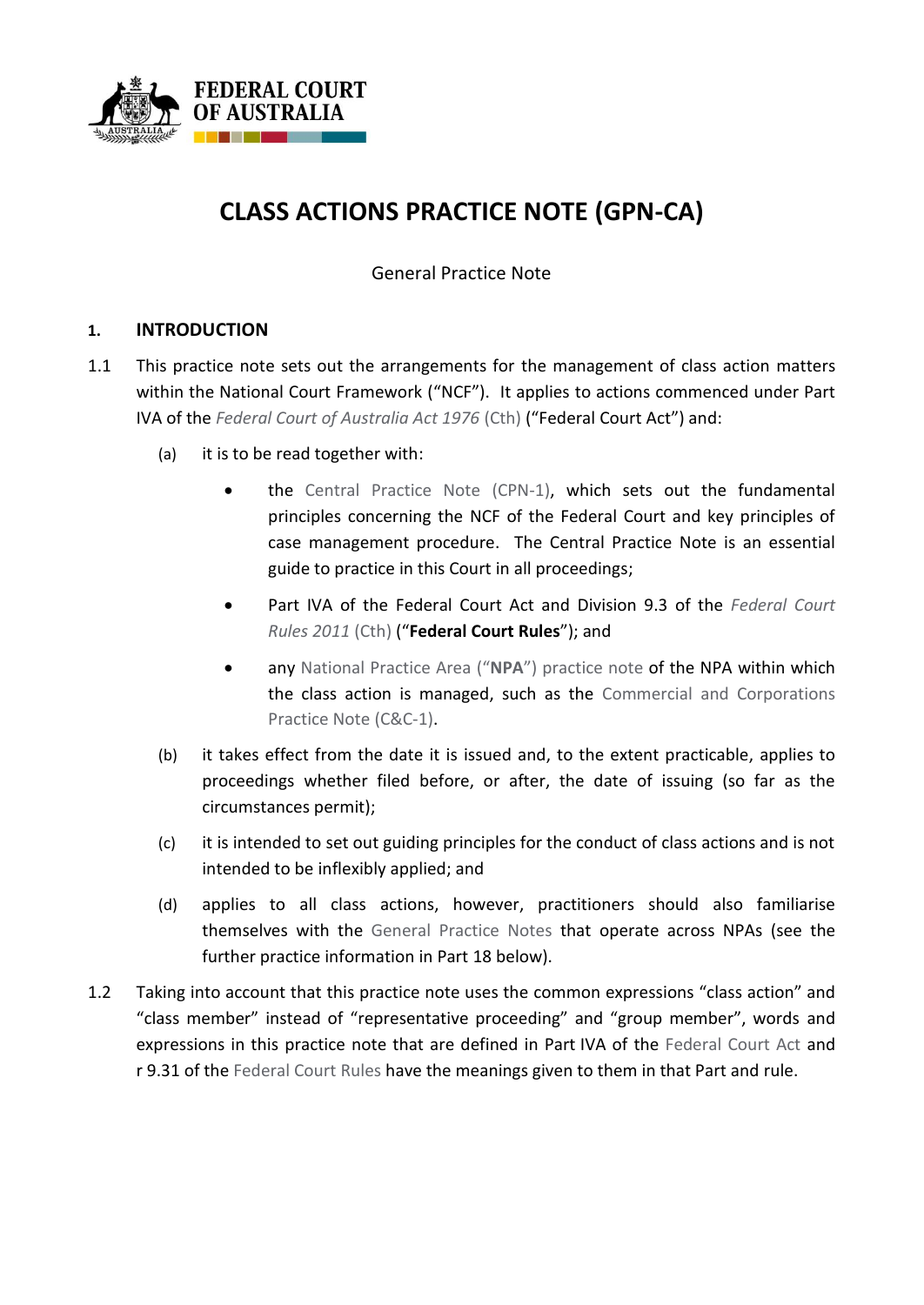# **2. OBJECTIVES**

- 2.1 The aim of this practice note is to:
	- (a) address some of the practical issues which frequently arise in class actions and to indicate the Court's expectations regarding the management of those issues; and
	- (b) facilitate the efficient and expeditious conduct of class actions, in particular by ensuring that the issues that are in contest are exposed early in the proceeding and that class actions are not unnecessarily delayed by interlocutory disputes.
- 2.2 A practitioner who anticipates problems in complying with any aspect of this practice note is expected to raise the matter with the Court as early as is practicable.

# **3. COMMENCEMENT OF CLASS ACTION PROCEEDINGS**

- 3.1 A class action is to be commenced by filing an originating application in accordance with [Form 19.](http://www.fedcourt.gov.au/law-and-practice/practice-documents/practice-notes/?a=11334#form19) The originating application, statement of claim [\(Form 17\)](http://www.fedcourt.gov.au/forms-and-fees/forms/federal-court-rules#form17) or affidavit [\(Form 59\)](http://www.fedcourt.gov.au/forms-and-fees/forms/federal-court-rules#form59) filed in support of the application must, in accordance with s 33H of the [Federal Court Act:](https://www.legislation.gov.au/Series/C2004A01586)
	- (a) describe or otherwise identify the class members either by name or characteristic;
	- (b) specify the nature of the claims and the relief claimed by the applicant on its own behalf and on behalf of the class members; and
	- (c) specify the common questions of law or fact which are said to arise in the action.

Except in cases where it is unlikely that there will be any substantial factual matters in contest, it will usually be the case that the concise statement pleadings process contemplated by the [Central Practice Note](http://www.fedcourt.gov.au/law-and-practice/practice-documents/practice-notes/cpn-1) and the [Commercial and Corporations Practice](http://www.fedcourt.gov.au/law-and-practice/practice-documents/practice-notes/c-and-c-1)  [Note](http://www.fedcourt.gov.au/law-and-practice/practice-documents/practice-notes/c-and-c-1) will be inappropriate for use in class actions.

- 3.2 Any statement of claim should be drawn so that the applicant's personal claim can be used as the vehicle for determining the common questions in the action. Ordinarily the initial trial of the class action will be aimed at resolving:
	- (a) all common questions;
	- (b) any non-common questions raised by the applicant's personal claim (eg. the applicant's individual claim for damages) and also the claim of any sub-group representatives; and
	- (c) depending upon the circumstances, sample group member issues and "issues of commonality": see *Dillon v RBS Group (Australia) Pty Limited* [\[2017\] FCA 896;](https://www.judgments.fedcourt.gov.au/judgments/Judgments/fca/single/2017/2017fca0896) (2017) 252 FCR 150 at 164-165, [66]-[67].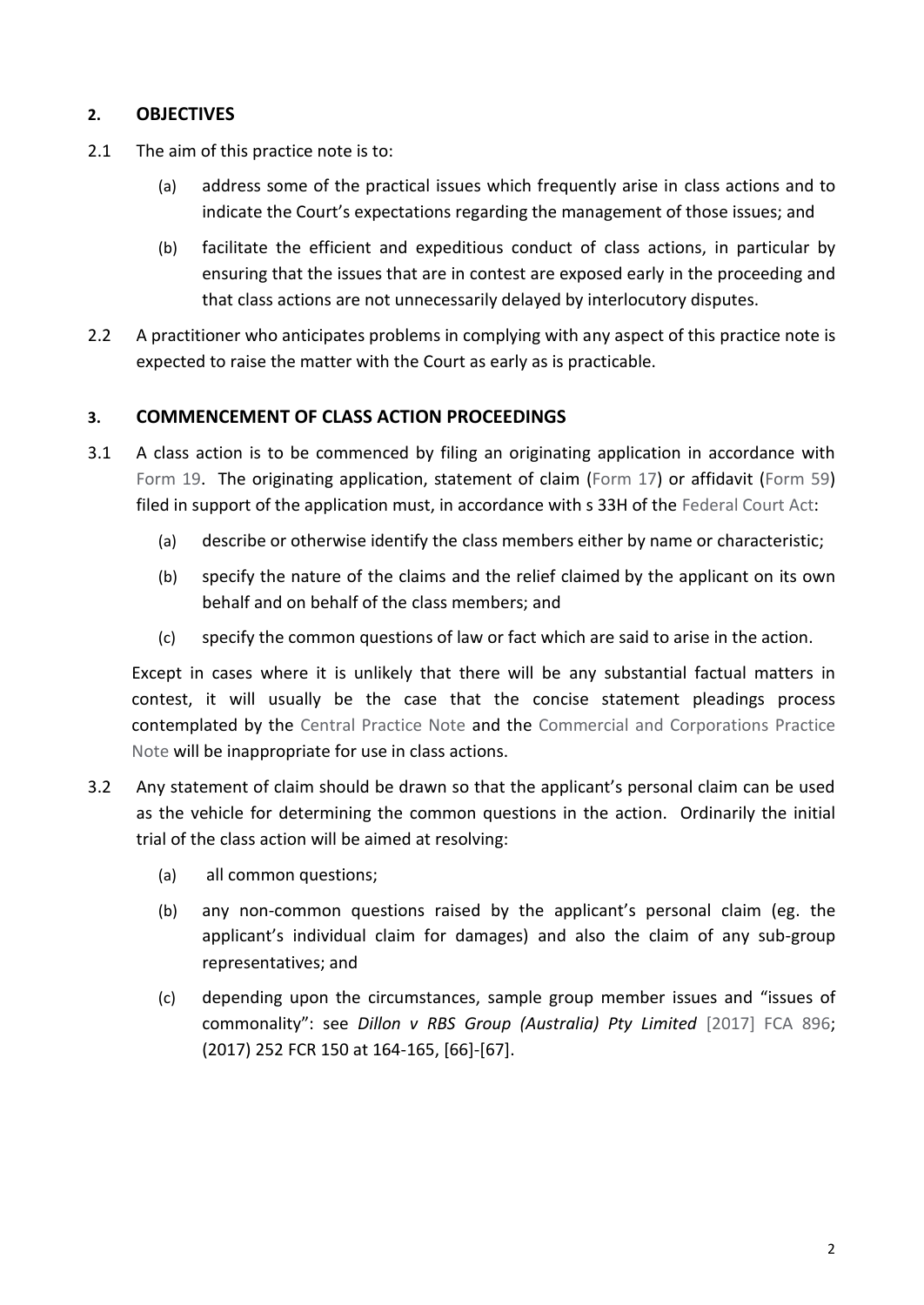#### **4. CASE MANAGEMENT**

#### *Allocation of Class Actions*

4.1 At an appropriate time soon after filing, the class action may be allocated to a class actions management judge who will manage the class action and deal with all interlocutory issues up until the time when the class action is ready for an initial trial (at which time it will be allocated to a judge for hearing) or will be allocated to a docket judge.

#### *The role of the Class Actions Registrar*

- 4.2 In appropriate cases, a registrar of the Court may also be assigned to a class action proceeding as a Class Actions Registrar.
- 4.3 If a Class Actions Registrar is assigned, the role of that registrar is to assist the judge and the parties in the proceeding.

# **5. DISCLOSURE TO CLASS MEMBERS REGARDING COSTS AGREEMENTS AND LITIGATION FUNDING AGREEMENTS**

5.1 In this practice note:

| costs agreement:              | means any fee and retainer agreement and costs<br>disclosure entered into between the applicant's lawyers<br>and the applicant and/or any class members, whether in<br>standard form or otherwise;                                                                                                                                                                                                                         |
|-------------------------------|----------------------------------------------------------------------------------------------------------------------------------------------------------------------------------------------------------------------------------------------------------------------------------------------------------------------------------------------------------------------------------------------------------------------------|
| litigation funding agreement: | means any agreement by which a litigation funder is to<br>pay or contribute to the costs of the proceeding, any<br>security for costs or any adverse costs order and/or to<br>receive payment of commission, costs or charges of any<br>type in relation to the proceeding, whether by way of<br>third-party or commercial litigation funding or by way of<br>litigation funding provided by some of the class<br>members; |
| legal costs:                  | means any legal costs and disbursements (including<br>those estimated) to be charged to class members;                                                                                                                                                                                                                                                                                                                     |
| litigation funding charges:   | any litigation funder's commission, fees and other<br>charges (including those estimated) to be charged to                                                                                                                                                                                                                                                                                                                 |

class members.

5.2 Any costs agreement and litigation funding agreement must be in writing.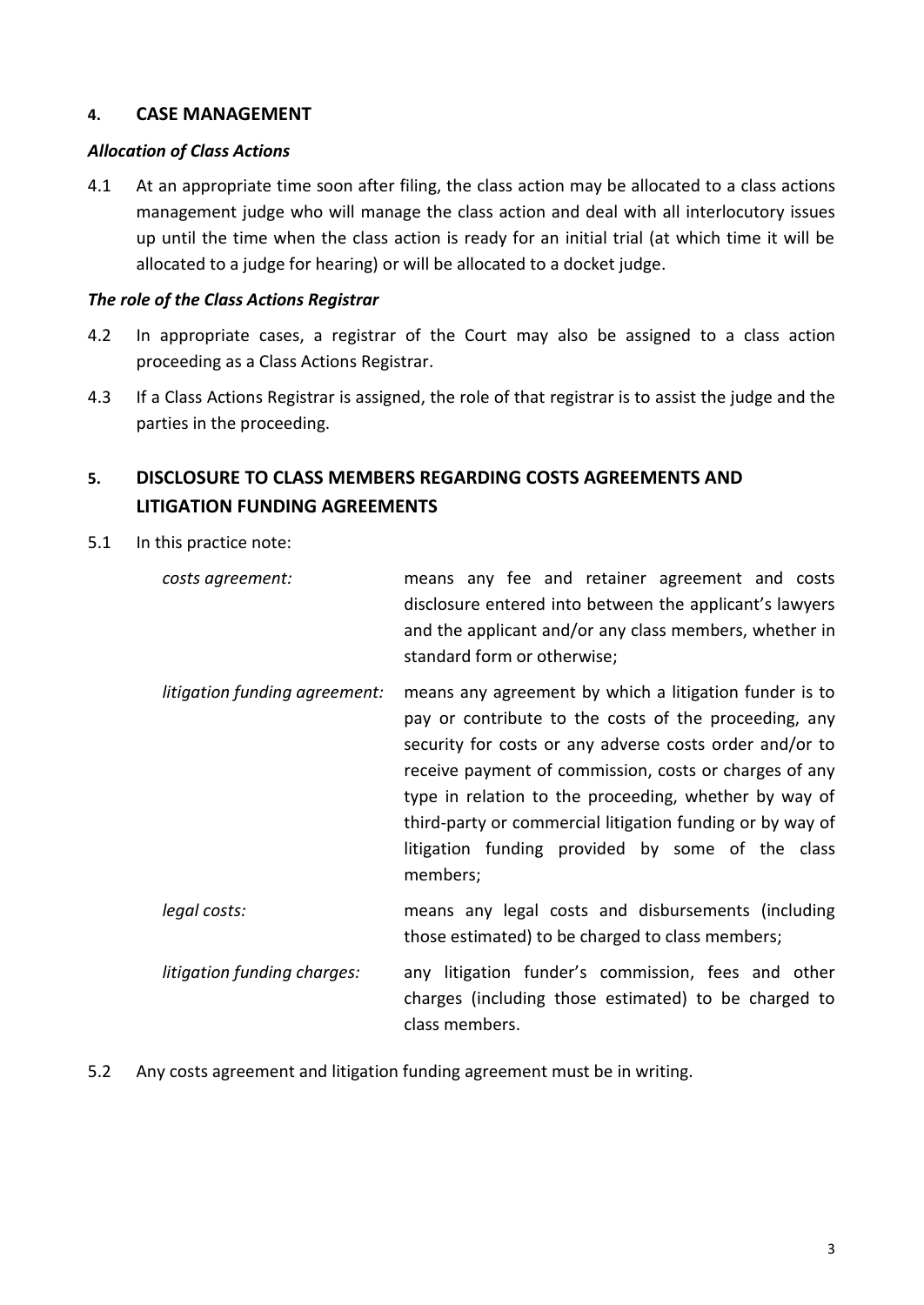- 5.3 In circumstances where the applicants' lawyers notify class members (who are clients or potential clients of the applicants' lawyers) of any applicable legal costs or litigation funding charges the applicant's lawyers should ensure that the notification is:
	- (a) in clear terms; and
	- (b) is provided as soon as practicable.

This is an ongoing obligation and applies to any material changes to the legal costs or litigation funding charges.

- 5.4 Failure to do so may be taken into account by the Court in relation to settlement approval under s 33V of the [Federal Court Act](https://www.legislation.gov.au/Series/C2004A01586) (see paragraph 15.1 below).
- 5.5 The obligation on the part of the applicant's lawyers to notify class members of any applicable litigation funding charges is satisfied if class members have been provided a document that properly discloses those charges.
- 5.6 When notifying class members of any applicable legal costs in accordance with paragraph 5.3 above, the applicant's lawyers should bear in mind that there are various categories of legal costs which may arise in class actions. These may include:
	- (a) common benefit costs, being costs incurred in connection with managing and prosecuting the proceeding for the benefit of the class overall;
	- (b) sub-group costs, being costs incurred for the common benefit of the sub-group whose claims raise sub-group question(s);
	- (c) individual costs, being costs incurred in connection with issues which are individual to particular class members (eg. individual damages assessments); and
	- (d) any "uplift" which the applicant's legal representatives intend to charge (where permitted by applicable professional practice rules or regulations).
- 5.7 The applicant's lawyers should also bear in mind that the recoverability of legal costs in class actions is affected by:
	- (a) section 43(1A) of the Federal Court Act, which limits the circumstances in which costs orders may be made against class members;
	- (b) section 33ZJ of the Federal Court Act, which permits orders requiring that any damages awarded to class members be applied to reimburse the representative applicant for legal costs incurred by the applicant but not recovered from the respondent(s); and
	- (c) sections 33V(2) and 33ZF of the Federal Court Act, which permit orders requiring that settlement payments be applied to reimburse the representative applicant for unrecovered legal costs.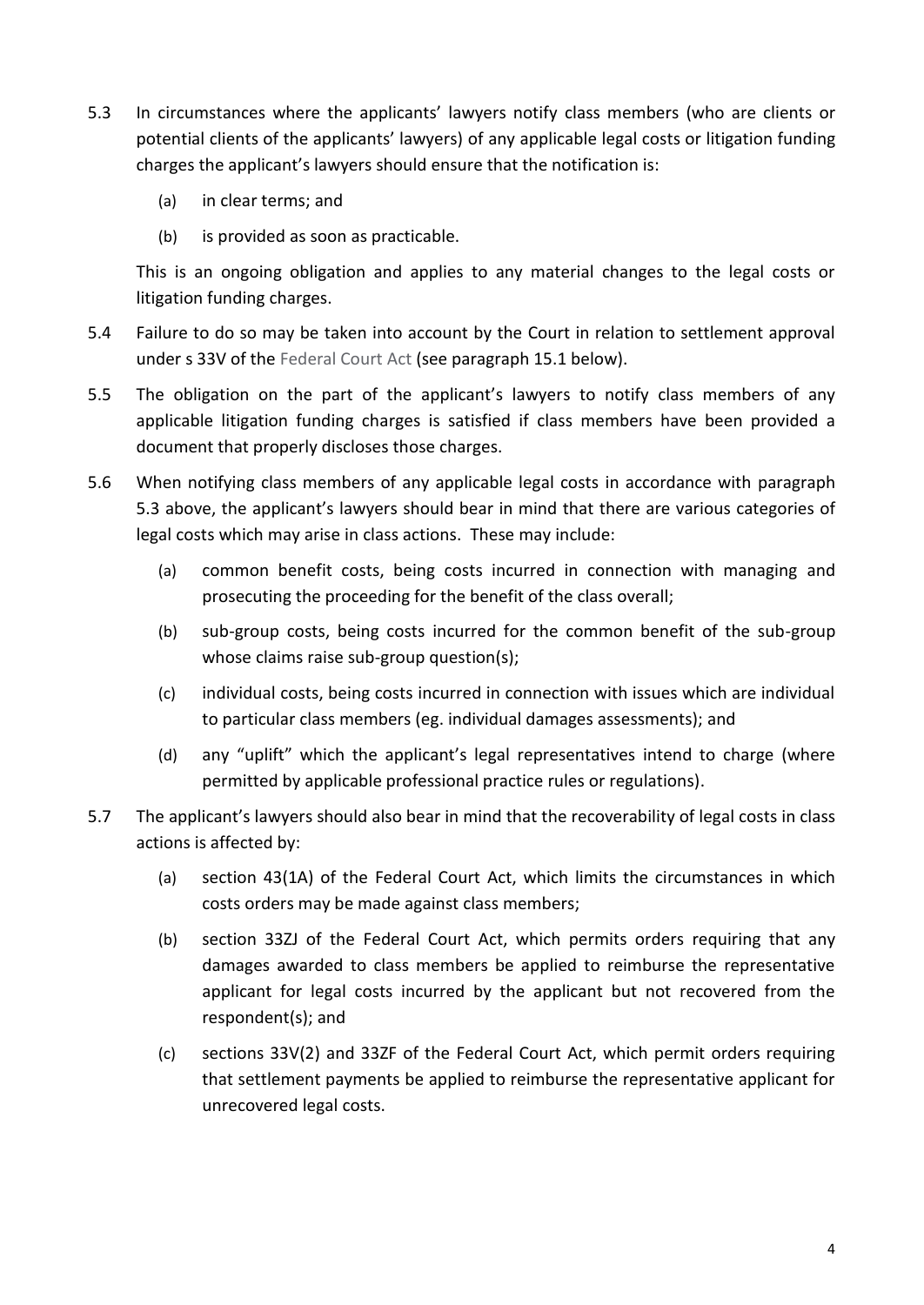5.8 When notifying class members of legal costs, the applicant's lawyers should provide information in relation to the applicable categories of legal costs and the different situations in which class members may be required to meet a share of unrecovered costs.

## *Conflicts of Interest*

- 5.9 Any costs agreement or litigation funding agreement should include provisions for managing conflicts of interest (including of "duty and interest" and "duty and duty") between any of the applicant(s), the class members, the applicant's legal representatives and any litigation funder.
- 5.10 The applicant's legal representatives have a continuing obligation to recognise and to manage properly any conflicts of interest throughout the proceeding.

# **6. DISCLOSURE OF COSTS AGREEMENTS AND LITIGATION FUNDING AGREEMENTS TO THE COURT AND OTHER PARTIES**

#### *Confidential Disclosure to the Court*

- 6.1 Subject to any objection, prior to the first case management hearing the applicant's lawyers shall, on a confidential basis, email the costs agreement and any litigation funding agreement to the associate of the judge presiding over the first case management hearing with both the email and the agreements clearly marked *"Confidential for the Court only (per Class Action Practice Note, paragraph 6.1)"*.
- 6.2 The provision of such agreements to the Court may be limited to an example of the standard form of each agreement, and need not include individual variations to the standard forms that might be negotiated with different class members.
- 6.3 Subject to any objection, the applicant's lawyers shall email to chambers any updated costs agreement and/or litigation funding agreement on the same confidential basis as soon as practicable after the applicant's lawyers become aware that:
	- (a) there is a change to the standard form of litigation funding agreement or costs agreement which significantly alters the agreement;
	- (b) a proceeding not previously subject to a litigation funding agreement becomes subject to such an agreement;
	- (c) there is a change of the litigation funder funding the proceeding; or
	- (d) the litigation funder becomes insolvent or otherwise unable or unwilling to continue to provide funding for the proceeding.

#### *Disclosure of Litigation Funding Agreements to other parties*

6.4 Subject to any objection, no later than 7 days prior to the first case management hearing, the applicant's lawyers shall file and serve a notice in accordance with the "[Notice of](http://www.fedcourt.gov.au/forms-and-fees/forms/ncf#ncf3)  Disclosure - [Litigation Funding](http://www.fedcourt.gov.au/forms-and-fees/forms/ncf#ncf3) Agreements" together with a copy of the litigation funding agreement. Such disclosure may: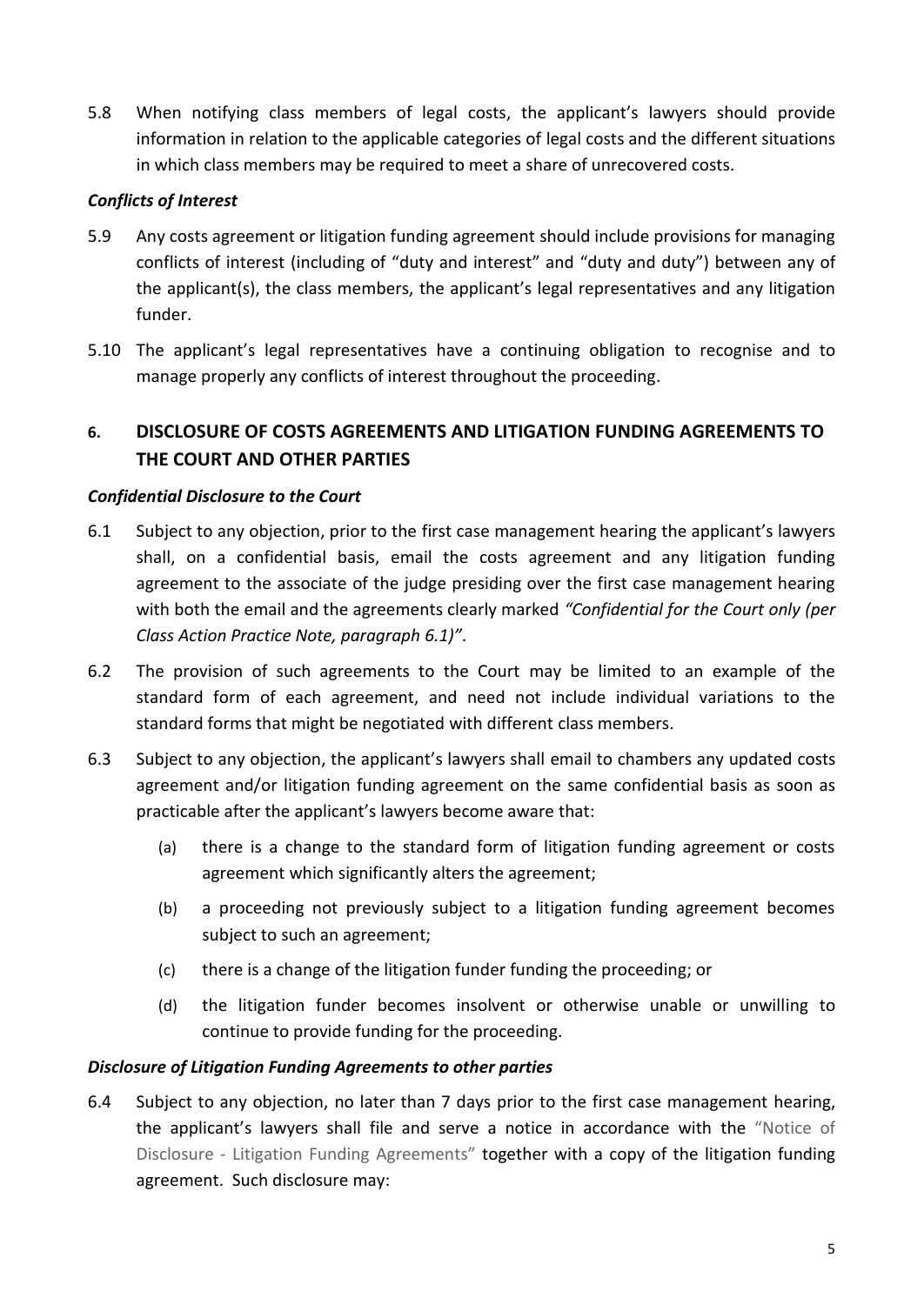- (a) be limited to an example of the standard form of the agreement, and need not include individual variations to the standard form that might be negotiated with different class members;
- (b) be redacted to conceal any information which might reasonably be expected to confer a tactical advantage on another party to the proceeding being:
	- (i) the budget or estimate of costs for the litigation or the funds available to the applicants, in total or for any step or stage in the proceeding (so-called "war chest" information);
	- (ii) which might reasonably be expected to indicate an assessment of the risks or merits of the proceeding or any claim in, or aspect of, the proceeding.
- 6.5 Subject to any objection, the applicant's lawyers shall file and serve an updated Notice of Disclosure (with any appropriate redactions), in the event that the lawyers become aware of any of the circumstances set out in [paragraph 6.3 above.](http://www.fedcourt.gov.au/law-and-practice/practice-documents/practice-notes/gpn-ca#6_3)

# *Objection to Disclosure*

- 6.6 Where a question of legal professional privilege, prejudice or other significant detriment arises in making any disclosure under Part 6 of this practice note, the applicant's lawyers may object in whole or in part to the requirement to make such disclosure or alternatively propose a sensible redaction process.
- 6.7 Where such an objection is sought to be made, it should be raised with the Court and with other parties, with concise reasons provided, in writing no later than 7 days prior to the first case management hearing. The matter will then be substantively addressed at a hearing.

# **7. FIRST CASE MANAGEMENT HEARING**

- 7.1 The first case management hearing will ordinarily be fixed for a date within 4 weeks from the date on which the application is filed, and the date will be noted on the application. The time allowed prior to the first case management hearing gives sufficient time to the parties to undertake a significant amount of case preparation to allow for the first case management conference to be conducted in accordance with this practice note.
- 7.2 If there is any genuine reason why a party may be unable to participate meaningfully in the first case management hearing on the date fixed, that party should liaise with all other parties about that as soon as practicable before that hearing. Where appropriate, the parties may approach the associate of the judge hearing the first case management hearing to propose a later date.
- 7.3 The parties are encouraged to file a joint position paper in advance of the first case management hearing, listing the major points the parties anticipate raising and outlining their respective positions on these points, with each one summarised in no more than 3 sentences.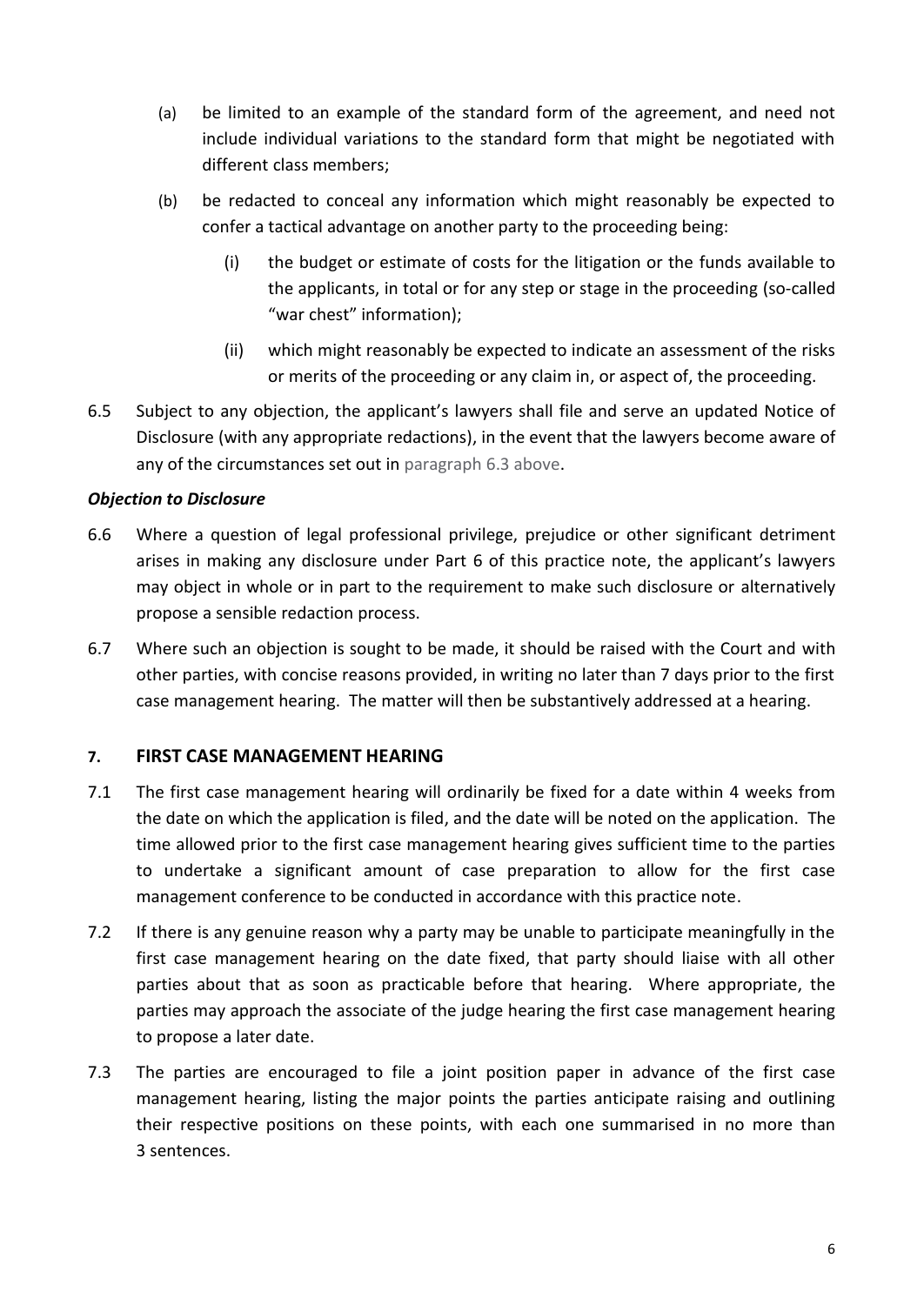7.4 The first case management hearing will usually be conducted by way of an "exchange" between all participants (rather than having only counsel speaking and then only in a fixed sequence). At least one of the counsel briefed to appear in the class action and the lawyer with primary responsibility for the class action must attend.

#### *Matters to be dealt with at the First Case Management Hearing*

- 7.5 This section should be read together with the Central Practice Note in regard to case management hearings (see [Part 8 of the Central Practice Note,](http://www.fedcourt.gov.au/law-and-practice/practice-documents/practice-notes/cpn-1#Part8) including the obligation to communicate with other parties in advance of a case management hearing in paragraph 8.6).
- 7.6 At the first case management hearing the parties will be asked to outline the issues and facts that appear to be in dispute.
- 7.7 Unless specific disclosure in accordance with Parts 5 and 6 above has already been made, the question of the disclosure requirements and any issues arising, including any objections, will be substantively addressed.
- 7.8 In addition, the parties should be in a position to address the following:
	- (a) any issues regarding the description of class members (see ss  $33C(1)$  and  $33H(1)$  of the [Federal Court Act\)](https://www.legislation.gov.au/Series/C2004A01586);
	- (b) a timetable for the delivery of a defence;
	- (c) any pleading issues;
	- (d) discovery, including the utility of orders for the provision of a core set of likely important documents to be discovered and affidavits by any party as to where relevant documents are stored, what types of documents exist, in what form they are held, and the likely timetable and costs consequences of making discovery of particular categories of documents;
	- (e) the financial basis upon which the class action is to be conducted and/or funded by the applicant and what, if any, orders are likely to be sought relating to these matters, which would impose any obligation on class members;
	- (f) subject to Part 8 below, whether any competing class action has been filed or has been foreshadowed;
	- (g) whether the respondent proposes to seek an order for security for costs;
	- (h) the issues referred to in Central Practice Note at [8.5], including preliminary views as to how the likely justiciable issues in the class action may best be managed, such as the possible separation of liability and damages, identifying any issues of fact or law ripe for preliminary determination, and considering whether or not some or all of the issues are susceptible to being referred to a referee under s 54A of the Federal Court Act and Division 28.6 of the [Federal Court Rules;](https://www.legislation.gov.au/Series/F2011L01551)
	- (i) the timetabling of any interlocutory applications;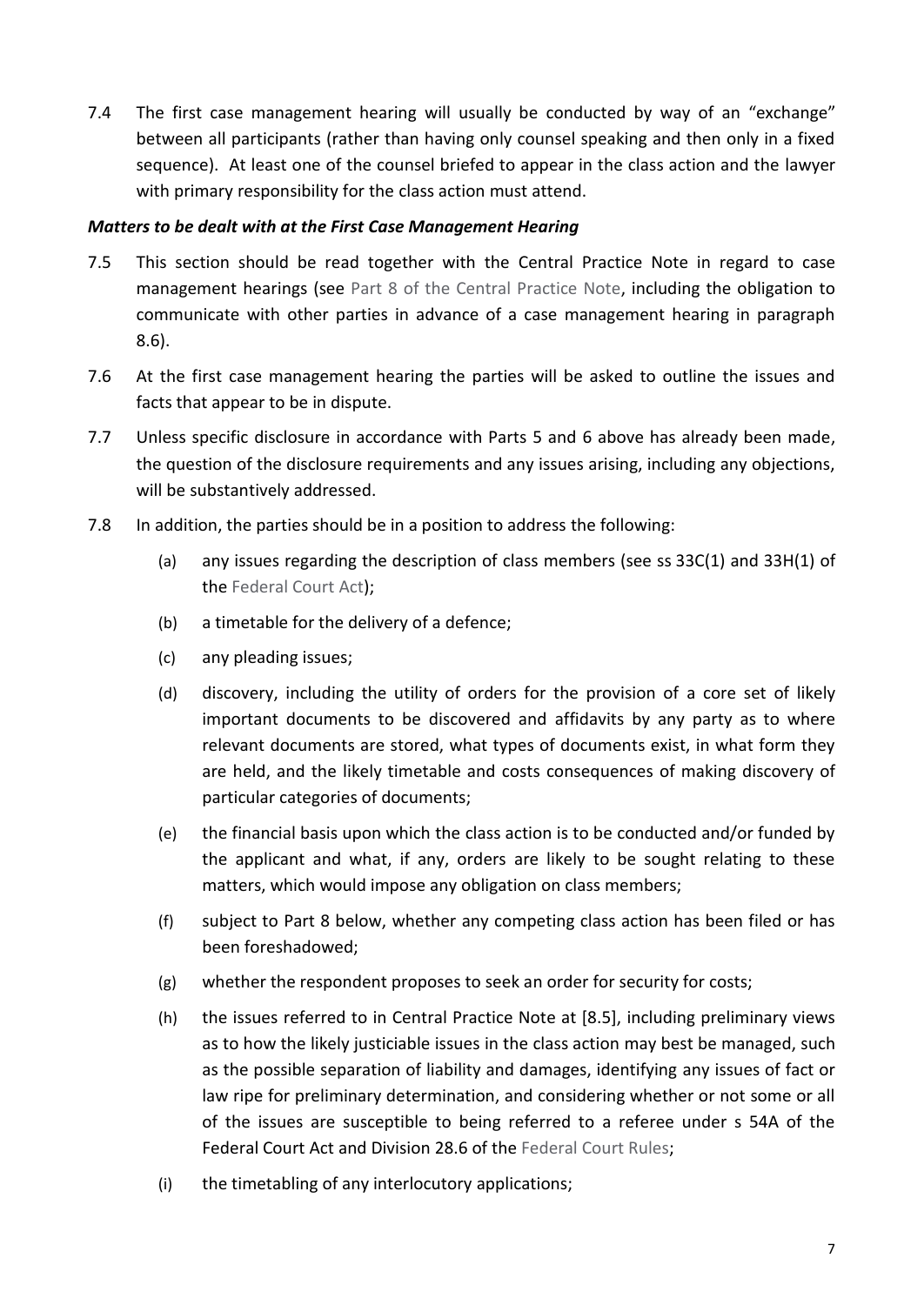- (j) the timetabling of a further case management hearing to deal with other issues; and
- (k) any of the matters set out in paragraph 8.2 below where the parties are in a position to address such matters at the first case management hearing.
- 7.9 The Court will fix dates as early as are practicable for the determination of any interlocutory applications, and endeavour to deal with such applications on an expedited basis. Ordinarily, the Court will not give reasons for determining matters of practice and procedure but the Court will endeavour to give judgment and reasons within 6 weeks of a contested interlocutory hearing where reasons are sought by a party.

# **8. COMPETING CLASS ACTIONS**

- 8.1 In this practice note a *competing class action* is a class action in which the claims of group members in a class action (as that term in understood in s 33C of the Federal Court Act) are sought to be advanced in another class action (irrespective as to differences as to the time period to which the class actions relate or differences in the way any allegations of contraventions are made in each class action).
- 8.2 Immediately upon becoming aware that a competing class action has been or is proposed to be filed in the Court or in a State court, the lawyers for the parties are to contact the associate to the judge informing the Court of the development, at which time the competing class action (if filed in the Court) will be listed for a case management hearing together with the first filed class action at the first case management hearing or, if the notification occurs after the first case management hearing, as soon as practicable.
- 8.3 If the competing class action is commenced in a State court, the Court will advise the parties as to the procedure to be adopted as to the management of the competing class actions including by convening a joint case management hearing of the type contemplated by the protocols for communication and cooperation between the Court and the Supreme Court of New South Wales and between the Court and the Supreme Court of Victoria.
- 8.4 As soon as practicable following notification to the Court of the existence or prospect of a competing class action, the lawyers for the parties to the class action (and, to the extent possible, the lawyers acting in any competing class action) should confer and by 4.00pm prior to the listing, the lawyers should provide to the associate to the judge an agreed proposal for the resolution of issues arising by reason of the existence of the competing class actions in accordance with the overarching purpose obligations in Part VB of the Federal Court Act (or failing agreement on such a proposal, the competing proposals of each party).
- 8.5 At any listing the Court will ascertain:
	- (a) whether there is any dispute that either of the competing class action is a representative proceeding for the purpose of the applicable legislation;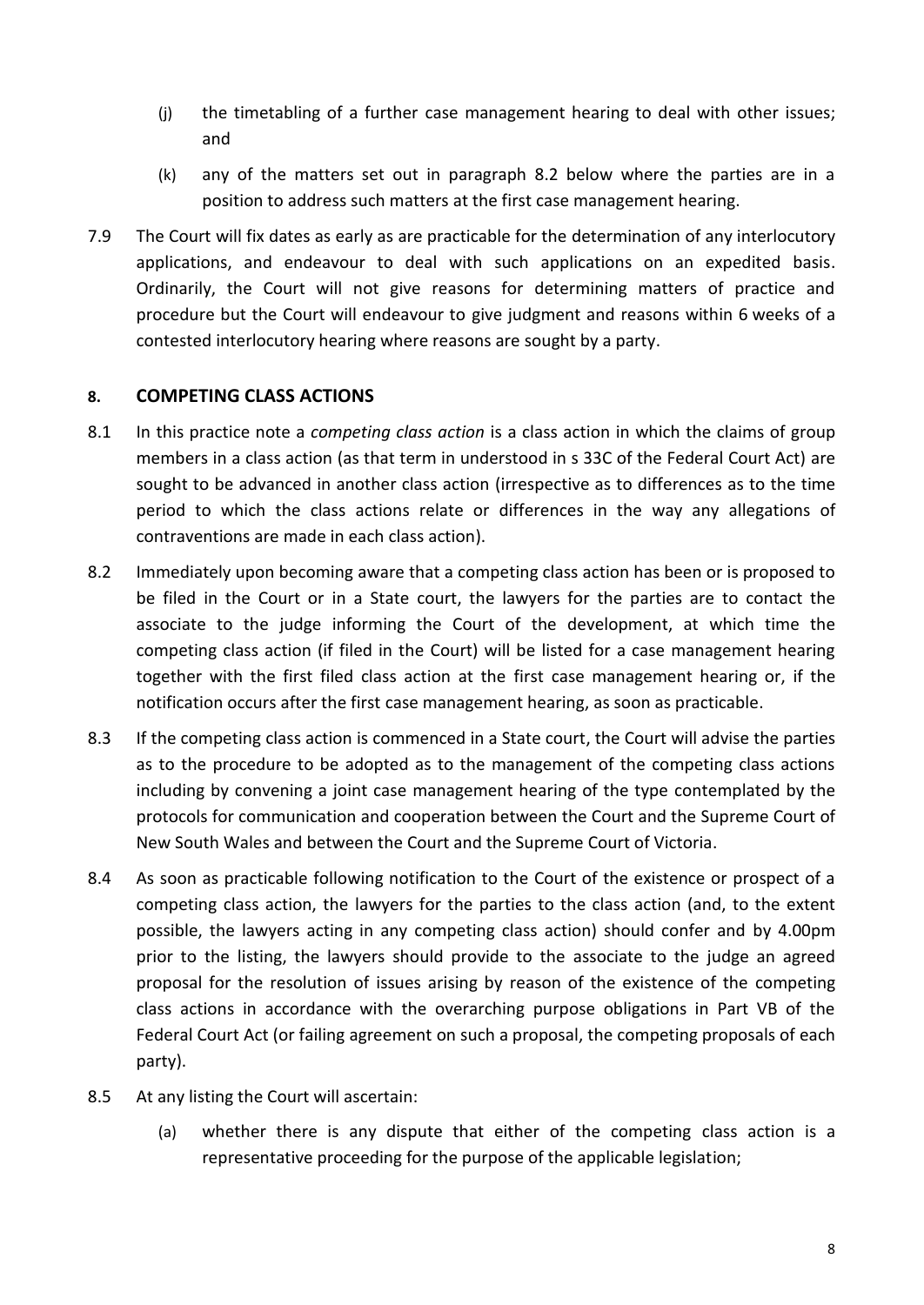- (b) any issue concerning the description of class members in the competing class actions;
- (c) any issue concerning the identification of the common questions of fact or law in the originating process filed in the competing class actions;
- (d) any other issues concerning the adequacy of the originating process;
- (e) the suitability of the matters for joint or concurrent hearing of a selection hearing and procedures for the approval of fee and cost proposals from legal representatives / litigation funders; (to the extent relevant) the parties' submissions as to the appropriate jurisdiction; and any other matters relevant to the settling of a timetable for the efficient conduct of the competing class actions (including whether any security for costs will be sought and if so the amount, manner and timing of the provision of such security; and any protocol for communication with represented class members).
- 8.6 The Court will then determine how to proceed with the conduct of the class actions depending upon an analysis of all the relevant circumstances.

# **9. SUBSEQUENT CASE MANAGEMENT HEARINGS**

- 9.1 This section should be read together with the Central Practice Note in regard to further interlocutory steps (see [Part 12 of the Central Practice Note,](http://www.fedcourt.gov.au/law-and-practice/practice-documents/practice-notes/cpn-1#Part12) including the obligation to communicate with other parties in advance of any interlocutory application in paragraph 12.2 of the Central Practice Note).
- 9.2 The complexity of class actions means that there may be a need for a number of case management hearings conducted by the judge to deal with issues, including the following:
	- (a) issues put over from the first case management hearing;
	- (b) discovery;
	- (c) whether the matter should be referred for alternative dispute resolution ("**ADR**") and, if so, a timetable within which the ADR process might proceed. Mediation, and information-sharing in that context, is likely to be considered proactively (see Part 9 of this practice note);
	- (d) the joinder of additional parties;
	- (e) whether or not sub-groups should be formed or sample class members put forward;
	- (f) the timing and form of the opt out notice;
	- (g) methods of communicating with non-client class members;
	- (h) whether there is utility in the use of sample class members;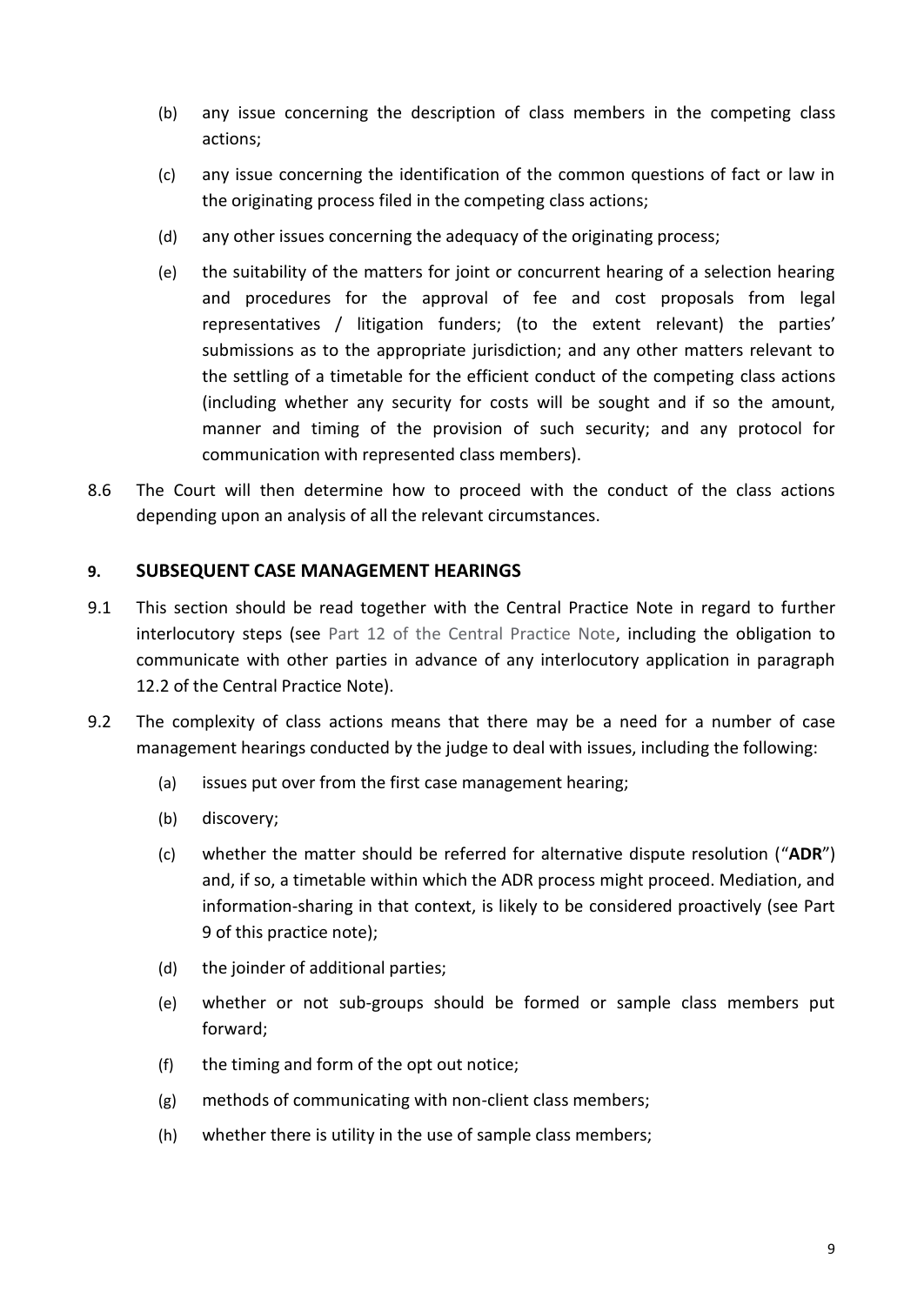- (i) the common and other questions for trial including identifying, if appropriate, the matters to be determined at the initial trial for the purposes of the Court then making 'Merck Orders': see *Merck Sharp & Dohme (Australia) Pty Ltd v Peterson* [\[2009\] FCAFC 26 a](https://www.judgments.fedcourt.gov.au/judgments/Judgments/fca/full/2009/2009fcafc0026)t [\[8\];](https://jade.io/article/90823/section/140572)
- (j) if appropriate, determining any common question as a preliminary question (r 30.01 of the [Federal Court Rules\)](https://www.legislation.gov.au/Series/F2011L01551) or giving summary judgment on any common question (s 31A of the [Federal Court Act\)](https://www.legislation.gov.au/Series/C2004A01586);
- (k) whether it is appropriate to refer any one or more of the common questions to a Full Court pursuant to s 20(1A) of the Federal Court Act;
- (l) the appropriateness of a split trial. It is usual for the common questions, together with such part of the applicant's case as is appropriate to decide at that stage, to be heard in an initial trial. Consideration should be given to whether the whole of the applicant's case should be heard at the initial trial or whether it is appropriate to hear and determine one or more separate questions at that trial;
- (m) the provision of expert reports and production of joint expert reports, conferences of experts and the use of concurrent evidence at trial (see also the [Expert Evidence](http://www.fedcourt.gov.au/law-and-practice/practice-documents/practice-notes/gpn-expt)  [Practice Note](http://www.fedcourt.gov.au/law-and-practice/practice-documents/practice-notes/gpn-expt) (GPN-EXPT));
- (n) the possible use of referees (under s 54A of the Federal Court Act) or assessors; and
- (o) the mode of conducting the trial (eg. whether it is to be an eTrial, whether witness statements will be used etc).

#### **10. MEDIATION AND ADR**

- 10.1 The Court expects that the parties will mediate (or utilise other ADR processes) to resolve the claims of the applicant and class members on one or more occasions in the course of the action. Registrars of the Court are experienced in assisting the parties to achieve settlement through mediation.
- 10.2 There are often obstacles to the settlement of class actions which are not present in other types of litigation. For example, it is often the case that documents material to the issue of liability are not available to the applicant and class members, and the number of class members interested in participating in the class action and the quantum of claims made by them is not known and cannot readily be assessed by the respondent.
- 10.3 At an early stage in the proceeding the parties should take steps to establish the methods by which relevant information might be gathered and exchanged which, without compromising the utility of the class action procedure, would assist the parties to have settlement discussions which are as informed as possible. The Court will make such directions, including directions in relation to information sharing in a mediation or other ADR process, as it considers appropriate.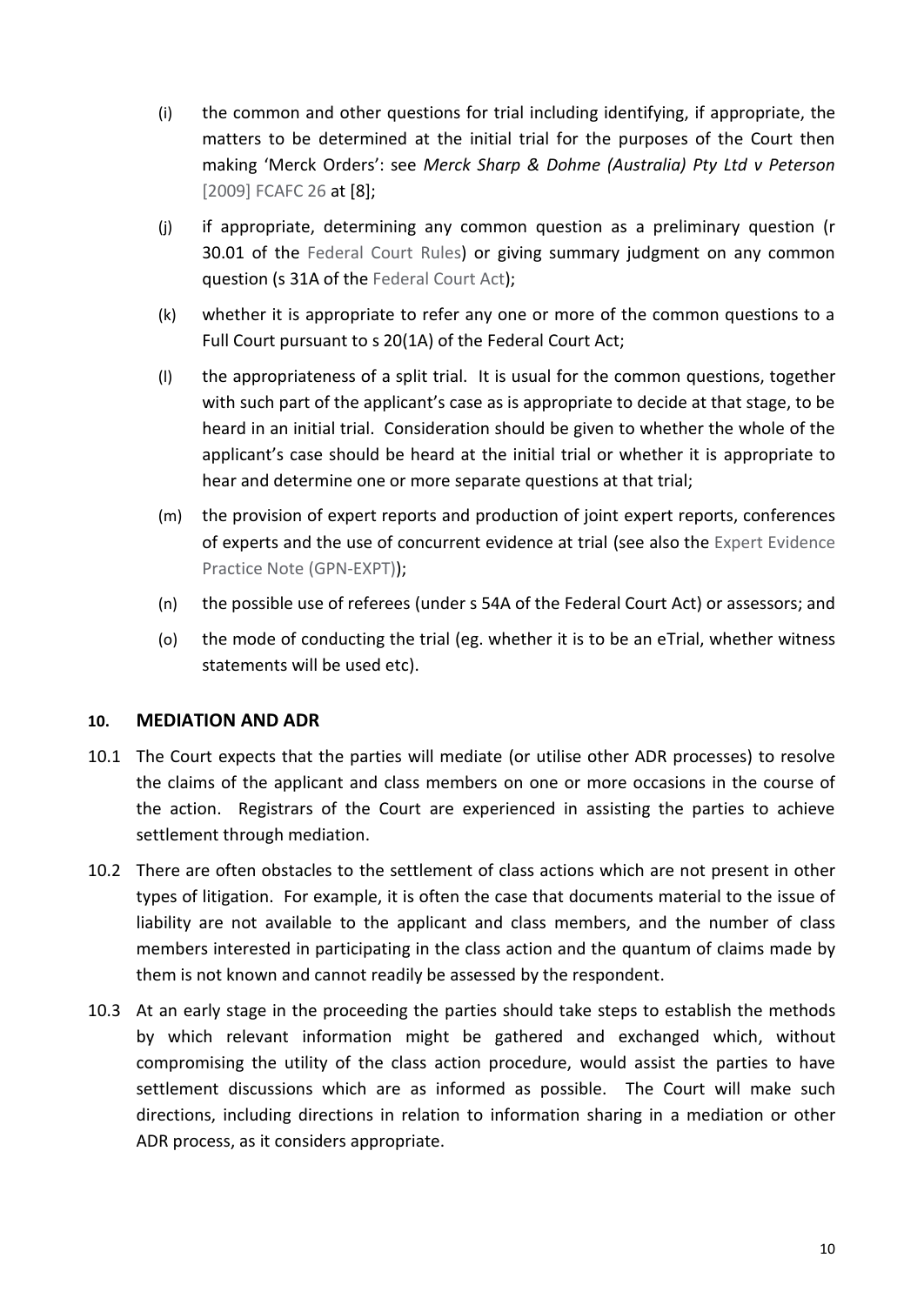10.4 After the close of pleadings the Court will hold a case management hearing for the purpose of investigating steps for the settlement of the claims, including scheduling an appropriate ADR process to assist in achieving the overarching purpose.

# **11. COMMUNICATIONS WITH CLASS MEMBERS**

- 11.1 Unless leave is granted by the Court, if a class member is a client of the applicant's lawyers then any communication with the class member by the respondent or the respondent's lawyers or agents in relation to the proceeding shall only be through the applicant's lawyers. However, there is no intention to limit the respondent's communication with class members in the ordinary course of business. Where the respondent's lawyers are uncertain as to whether the class member is a client of the applicant they should liaise with the applicant's lawyers to clarify the status of the class member, before any communication takes place. In an appropriate case, the Court may make an order that the applicant's lawyers inform the other parties whether class members are clients of those lawyers.
- 11.2 The Court may make orders concerning communications with class members who are not clients of the applicant's lawyers, including establishing a protocol for such communications. Where class members are not clients of the applicant's lawyers then the respondent and its lawyers or agents should use reasonable endeavours to ensure that any communications with class members in relation to the proceeding are in writing.
- 11.3 Where a respondent and/or its lawyers or agents communicate with a non-client class member suggesting that the class member do or not do something, the communication should, in plain language, explain the consequences of following the suggestion and encourage the non-client class member to obtain legal advice.

# **12. OPT OUT NOTICE**

- 12.1 Class members may opt out of a class action by giving a written opt out notice to the Court by a date which must be fixed for that purpose by the Court (see s 33J of the [Federal Court](https://www.legislation.gov.au/Series/C2004A01586)  [Act\)](https://www.legislation.gov.au/Series/C2004A01586). An opt out notice must comply with [Form 21](http://www.fedcourt.gov.au/forms-and-fees/forms/federal-court-rules#form21) (see r 9.34 of th[e Federal Court Rules\)](https://www.legislation.gov.au/Series/F2011L01551).
- 12.2 The applicant's lawyers should ensure that the opt out notice:
	- (a) uses plain language and gives a balanced, succinct description of the claims and defences in the proceeding;
	- (b) clearly describes the consequences of remaining a class member or alternatively opting out of the proceeding, including a succinct explanation of how a judgment or settlement in the proceeding will or may preclude class members from relying on the same or related claims or defences in other proceedings;
	- (c) alerts class members to the fact and consequences of any costs agreement or litigation funding agreement made or intended for the proceeding;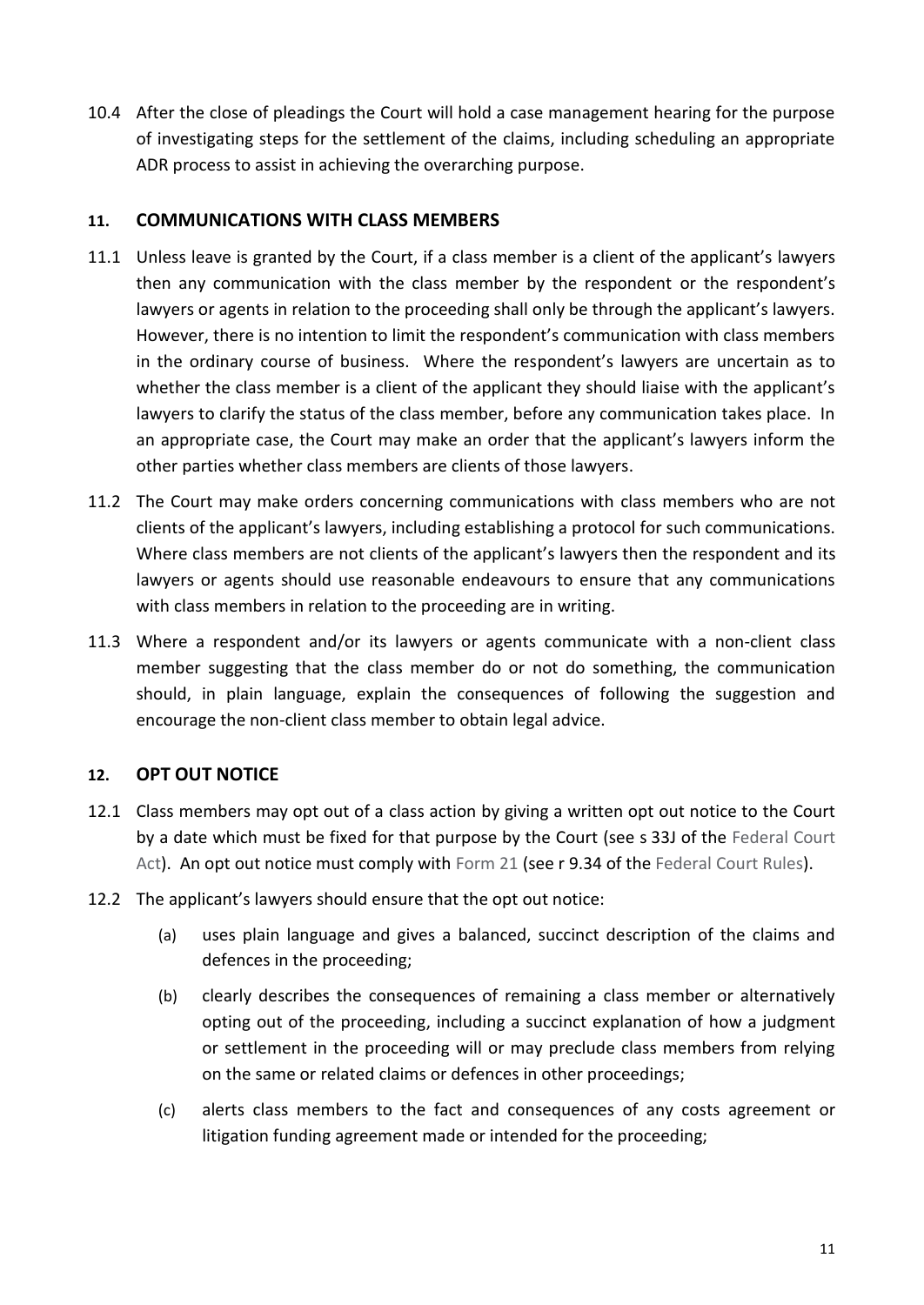(d) is sent, published or broadcast via media which are best calculated to achieve the effective dissemination of the notices among class members in the most costeffective way.

A [sample form of such an opt out](http://www.fedcourt.gov.au/law-and-practice/practice-documents/practice-notes/gpn-ca/sample-opt-out-notice) notice is available on the Court's website. It may be appropriate in some cases to use a shorter form of notice.

- 12.3 Where the class members are, or are likely to be, identifiable from a respondent's records (for example, shareholders of a respondent corporation or unitholders in a managed investment scheme) then the parties should, subject to any clear statutory or legal obligations requiring otherwise, cooperate with a view to using the respondent's records as the basis for a direct mail or email distribution of notices, whether by the applicant, by the respondent or by a third party (for example, a commercial mail house).
- 12.4 An objection to the use of the respondent's records to assist the opt out process in this way must be advised by the respondent to the applicant's lawyer at the earliest practicable opportunity. The parties should engage in a genuine effort to resolve the issue in a practical way before agitating the issue before the Court.
- 12.5 The Court will approve an appropriate manner of distribution of the notice to be given to class members informing them of the commencement of the class action, and of their right to opt out of the proceeding by the date that the Court has fixed (see ss 33X(1)(a), 33X(2) and 33Y of the Federal Court Act).
- 12.6 The timing of the opt out notice to class members is a matter to be dealt with at a case management hearing.

# **13. THE INITIAL TRIAL**

- 13.1 In an appropriate case (and appropriateness will be determined by practical as well as legal considerations) the trial may be split so that common issues together with non-common issues concerning liability may be determined first. Such a trial may be structured to address:
	- (a) the issues raised by the claim of the representative applicant(s), namely the common questions as well as the individual issues relating to the representative applicant(s) including any individual claims for damages; and
	- (b) issues common to sub-groups which also might efficiently be addressed at the initial trial.
- 13.2 Unless the Court makes orders under ss 33Q or 33R of the [Federal Court Act,](https://www.legislation.gov.au/Series/C2004A01586) "sample" class members whose claims are presented at a split trial will retain their status as class members for the purposes of s 43(1A) of the Federal Court Act.
- 13.3 Following an initial trial it will be necessary to decide whether the individual claims of class members will be determined within the existing proceeding (eg. under ss 33Q or 33R of the Federal Court Act) or determined in separate proceedings (s 33S of the Federal Court Act).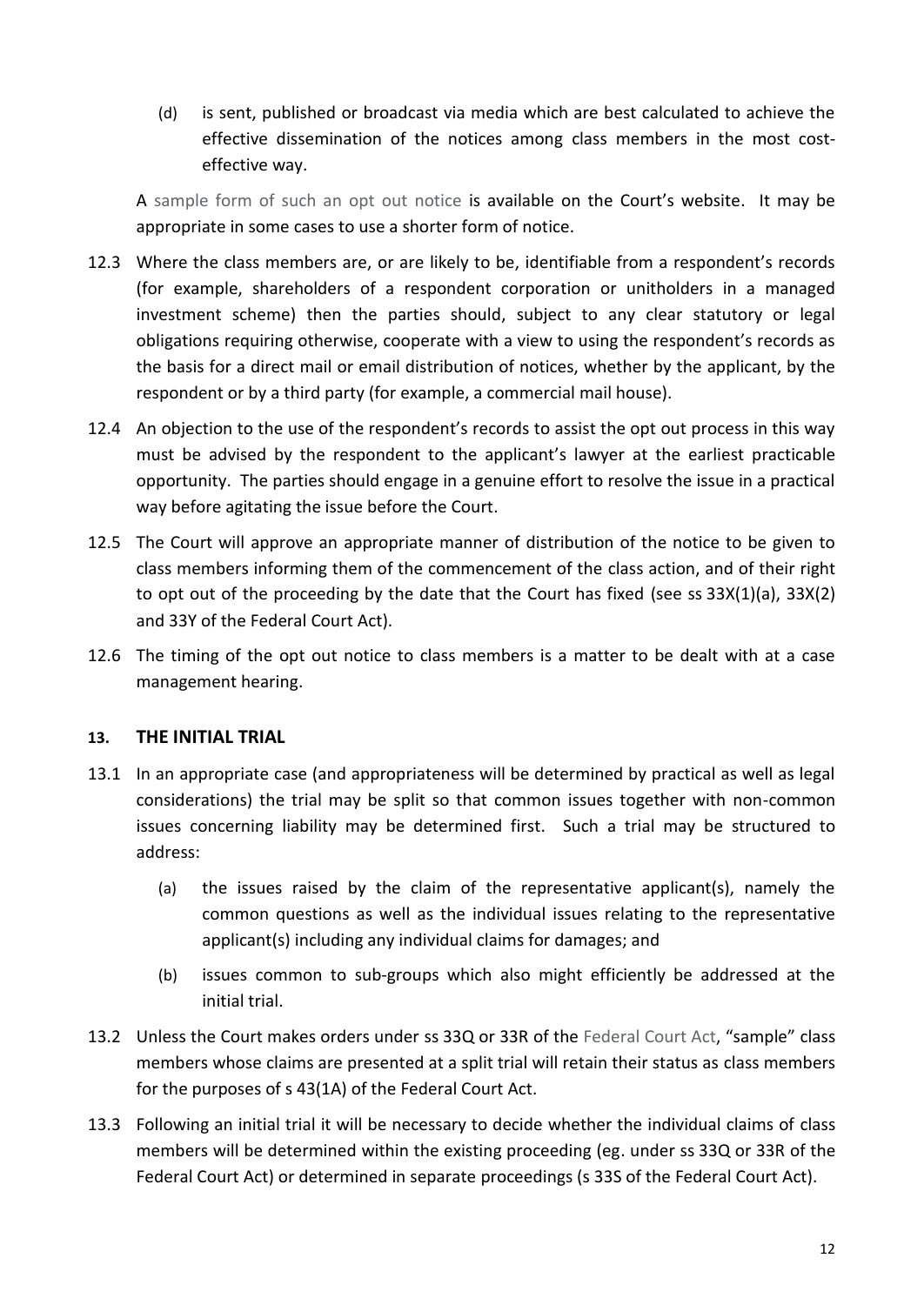#### **14. SETTLEMENT - REQUIREMENT FOR COURT APPROVAL & DOCUMENTATION**

- 14.1 A class action may not be settled or discontinued without the approval of the Court (see s 33V(1) of the [Federal Court Act\)](https://www.legislation.gov.au/Series/C2004A01586). If the Court gives its approval to a settlement, it may make such orders as are just with respect to the distribution of any money paid under a settlement or paid into the Court (see s 33V(2) of the Federal Court Act; note also ss 33ZF and 33ZJ).
- 14.2 The Court will usually not determine an application for approval of a settlement unless a notice, approved by the Court, has been given to the class members (see ss 33X(4) and 33Y of the Federal Court Act).
- 14.3 In preparing documentation recording a settlement of a class action which will be the subject of an application for approval, the applicant's lawyers should be conscious that the applicant has a duty to not take steps to act contrary to the interests of class members connected with the conduct of the class action, and that the representation by an applicant of class members is for a limited purpose. That purpose is dealing, in accordance with Part IVA, with the claims of the class members which are in respect of, or arise out of, the same, similar or related circumstances and which give rise to at least one substantial common issue of law or fact.
- 14.4 In providing instructions for the preparation of any settlement documentation, the applicant should not, without express authority from class members, give releases, indemnities or covenants which go beyond dealing with the claim which are the subject of the class action.

#### **15. SETTLEMENT - PROCEDURE**

- 15.1 An application for the Court's approval of a proposed settlement must be made by interlocutory application. The orders which are commonly made on such an application include orders for:
	- (a) at the first return of the application:
		- (i) the confidentiality of evidence to be filed in support of the application for approval (which, in the usual course, will be restricted to the confidential opinion provided by counsel for the applicants);
		- (ii) the timetable for any person to file evidence in respect of the application for approval; and
		- (iii) Court approval of a notice to class members of the proposed settlement.
	- (b) at the second return of the application, Court approval of:
		- (i) the proposed settlement;
		- (ii) any scheme for distribution of any settlement payment; and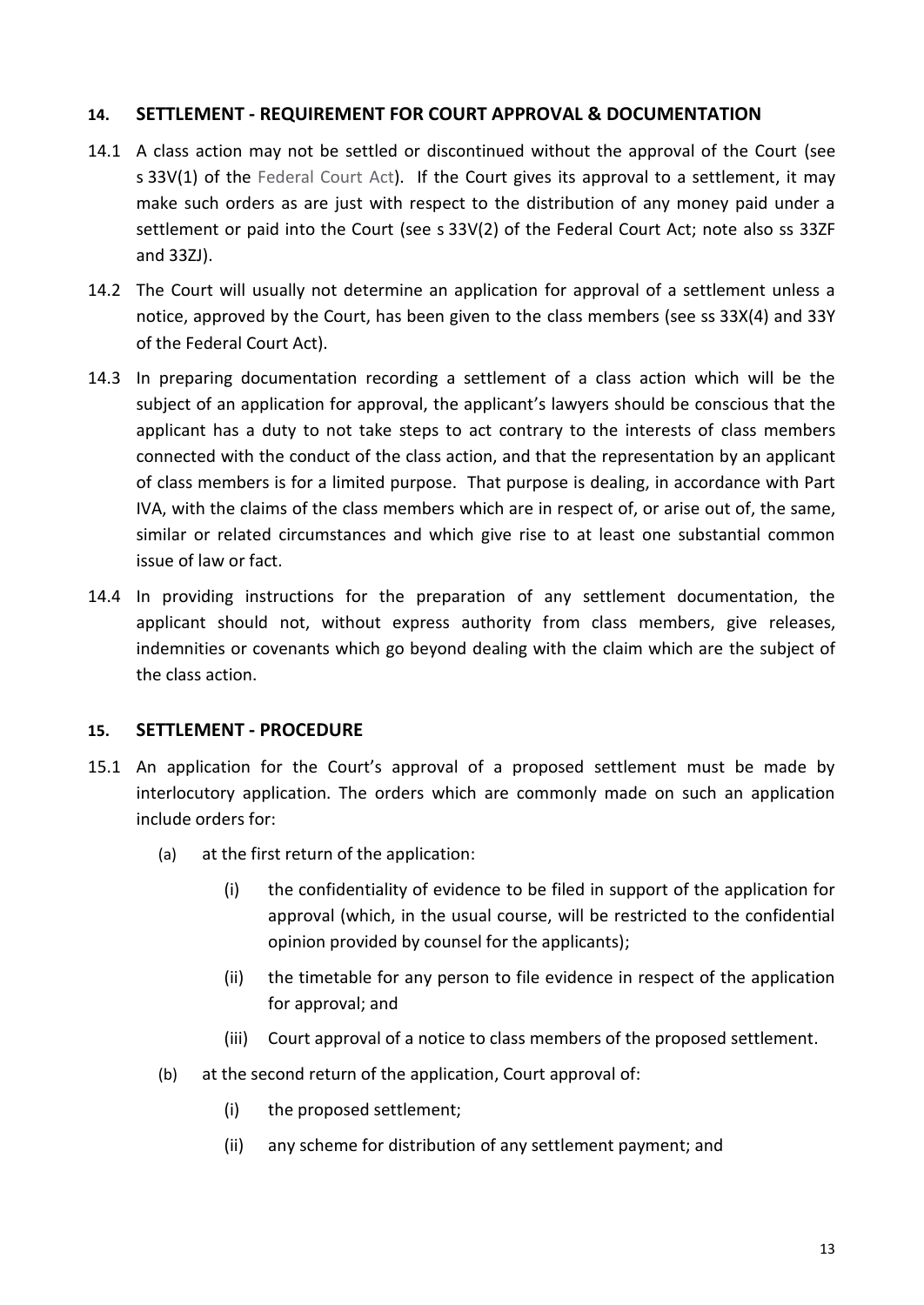- (iii) arrangements for the reimbursement of any costs incurred by the applicant(s) but not recovered from the respondents.
- (c) following the completion of any settlement distribution scheme disposing of the proceeding (eg. by dismissing the application).
- 15.2 Notice of the proposed settlement will usually be required to be given to class members. The notice should usually include the following:
	- (a) a statement that the class members have legal rights that may be affected by the proposed settlement;
	- (b) a statement that an individual class member may be affected by a decision whether or not to remain as a class member (in the event that the opt-out date has not already passed or where there is a further opportunity to opt out);
	- (c) a brief description of the factual circumstances giving rise to the litigation;
	- (d) a description of the legal basis of the claims made in the proceedings and the nature of relief sought;
	- (e) a description of the class on whose behalf the proceedings were commenced;
	- (f) information on how a copy of the statement of claim and other legal documents may be obtained;
	- (g) a summary of the terms of the proposed settlement;
	- (h) information as to any order sought relating to the conduct and/or funding of the class action which would impose any obligation on group members;
	- (i) information on how to obtain a copy of the settlement agreement (except where confidentiality provisions in the settlement agreement preclude disclosure at that time);
	- (j) an explanation of who will benefit from the settlement, including an explanation as to how class members or sub-groups will benefit relative to each other;
	- (k) where all class members are not eligible for settlement benefits an explanation of who will not be eligible and the reasons for such ineligibility;
	- (l) an explanation of the Court settlement approval process;
	- (m) details of when and where the Court hearing will be and a statement that the class member may attend the Court hearing;
	- (n) an outline of how objections or expressions of support may be communicated, either in writing or by appearing in person or through a legal representative at the hearing;
	- (o) an outline of any steps required to be taken by persons who wish to participate in the settlement (in the event that affirmative steps are required);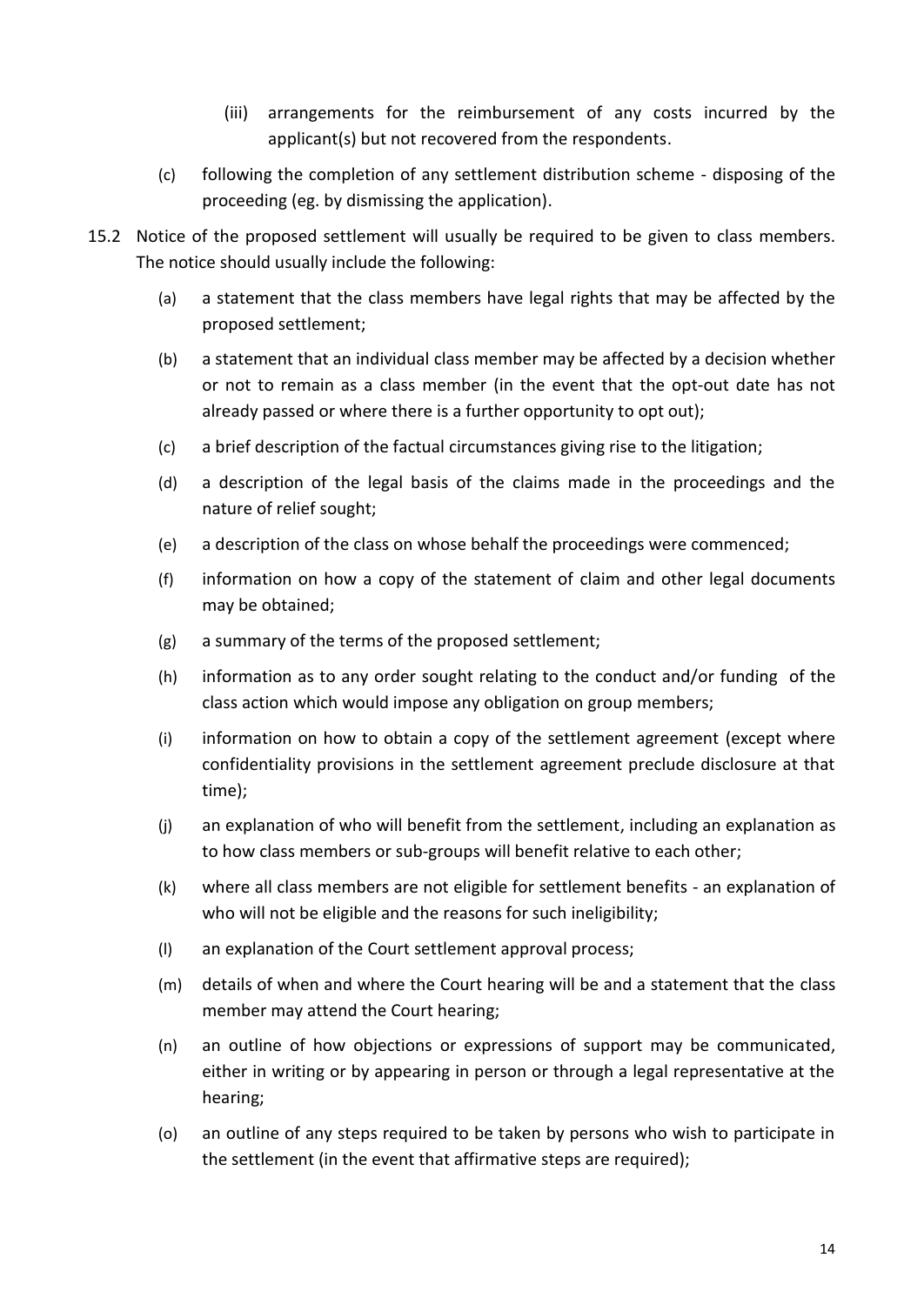- (p) an outline of the steps required to be taken by persons wishing to opt out of the settlement (if that is possible under the terms of the settlement); and
- (q) information on how to obtain legal advice and assistance.
- 15.3 When applying for Court approval of a settlement, the parties will be required to persuade the Court that:
	- (a) the proposed settlement is fair and reasonable having regard to the claims made on behalf of the class members who will be bound by the settlement; and
	- (b) the proposed settlement has been undertaken in the interests of class members, as well as those of the applicant, and not just in the interests of the applicant and the respondent(s).
- 15.4 Particularly in an open class action, the parties, class members, litigation funders and lawyers may expect that unless a judge indicates to the contrary the Court will, if application is made and if in all the circumstances it is fair, just, equitable and in accordance with principle, make an appropriately framed order to prevent unjust enrichment and equitably and fairly to distribute the burden of reasonable legal costs, fees and other expenses, including reasonable litigation funding charges or commission, amongst all persons who have benefited from the action. The notices provided to class members should bring this to their attention as early in the proceeding as practicable.
- 15.5 The material filed in support of an application for Court approval of a settlement will usually be required to address at least the following factors:
	- (a) the complexity and likely duration of the litigation;
	- (b) the reaction of the class to the settlement;
	- (c) the stage of the proceedings;
	- (d) the risks of establishing liability;
	- (e) the risks of establishing loss or damage;
	- (f) the risks of maintaining a class action;
	- (g) the ability of the respondent to withstand a greater judgment;
	- (h) the range of reasonableness of the settlement in light of the best recovery;
	- (i) the range of reasonableness of the settlement in light of all the attendant risks of litigation; and
	- (j) the terms of any advice received from counsel and/or from any independent expert in relation to the issues which arise in the proceeding.
- 15.6 Lengthy and unnecessary affidavit evidence on settlement approval applications is to be discouraged. The legal representatives of the applicant should ensure that only costs necessary to be incurred in the settlement approval process are incurred.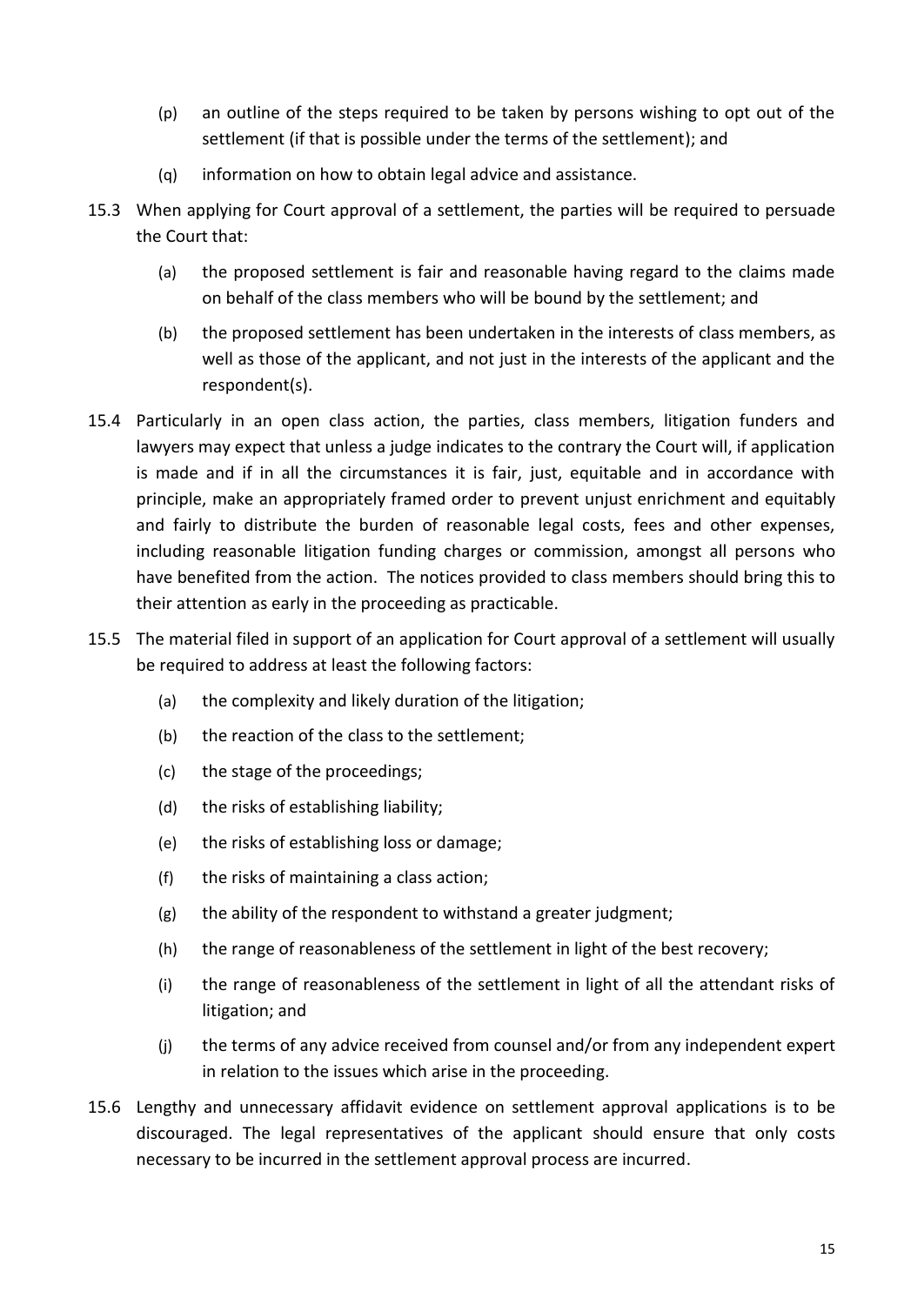15.7 The Court will require to be advised of the performance of the settlement (including any steps in the settlement distribution scheme) and the costs incurred in administering the settlement in order that it may be satisfied that distribution of settlement monies to the applicant and class members occurs as efficiently and expeditiously as practicable.

# **16. COURT SUPERVISION OF DEDUCTIONS FOR LEGAL COSTS OR LITIGATION FUNDING CHARGES**

- 16.1 Where a proposed settlement contemplates that any part of the payments to be made to class members will be applied toward reimbursement of the unrecovered legal costs of the proceeding, or toward payment of litigation funding charges, the Court will usually require that the material filed in support of the application should demonstrate that reasonable steps were taken to alert class members to the likelihood of such deductions as soon as practicable after that became apparent, so that class members were, at the relevant time, able to take such steps as may have been practicably available to them to negotiate as to legal costs or as to litigation funding charges as applicable, or to remove themselves from the class action.
- 16.2 No lay or expert evidence should be filed by the lawyers for the applicant seeking to justify legal costs without prior leave being granted by the Court.
- 16.3 Although individual judges may approach the question of considering the reasonableness of legal costs differently depending upon the circumstances of the case, in class action settlements of significant size, the legal representatives of the applicant should be aware that that a referee may be appointed to inquire into and report upon the reasonableness of the legal costs proposed to be deducted. If such a referee is appointed, it is necessary for the lawyers for the applicant to assist the referee in the performance of the referee's task of inquiry and report.
- 16.4 Legal representatives should expect that a more extensive examination and assessment of legal costs, and a more extensive examination of the litigation funder's records may be required where:
	- (a) the class members include persons who are not clients of the applicant's lawyers or of the litigation funder;
	- (b) the deduction per class member constitutes a significant proportion of the settlement amount otherwise payable to each class member; or
	- (c) the litigation funder imposes charges beyond the percentage commission set out in the litigation funding agreement (eg. project management fees).